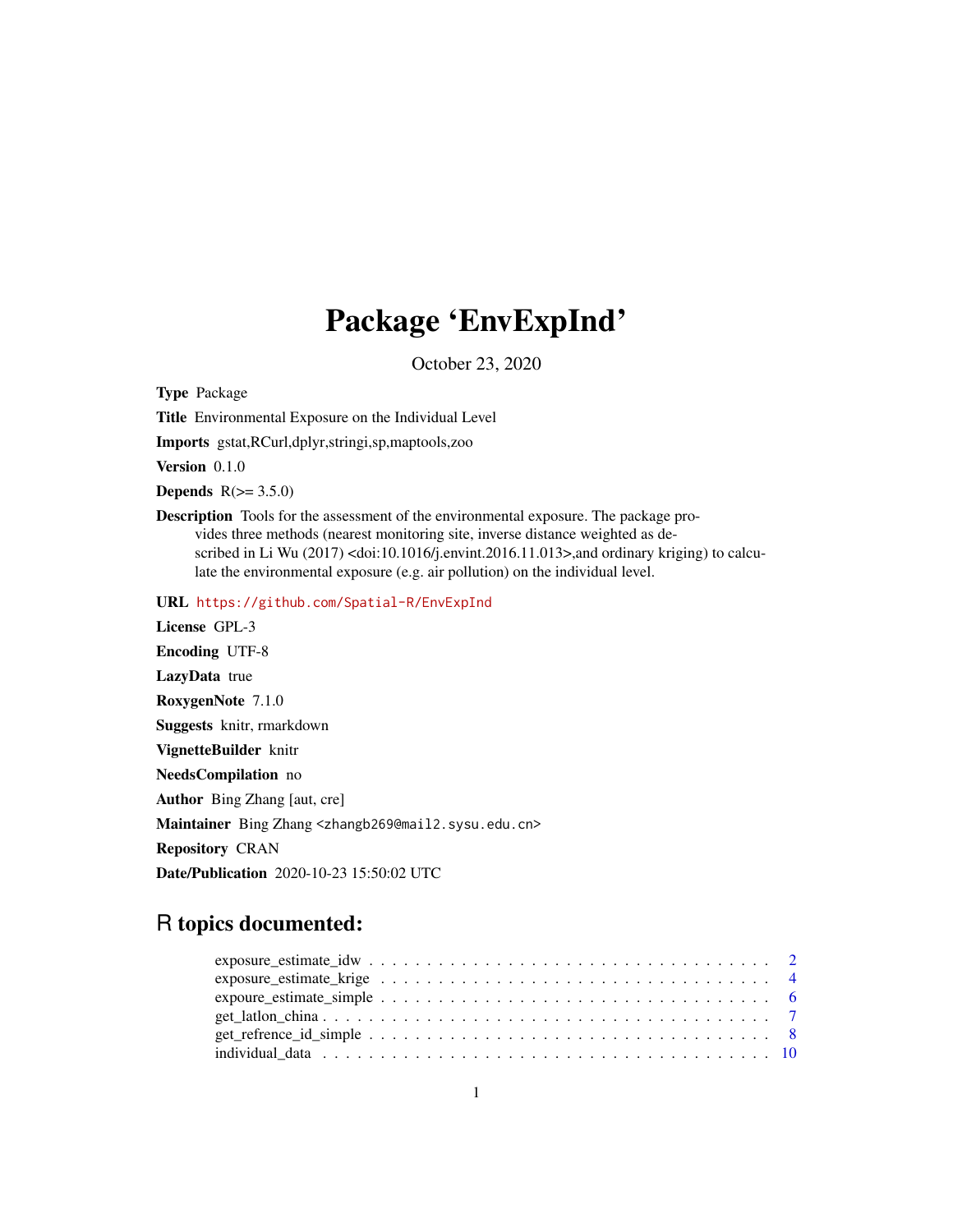<span id="page-1-0"></span>

| Index |  |  |  |  |  |  |  |  |  |  |  |  |  |  | 13 |
|-------|--|--|--|--|--|--|--|--|--|--|--|--|--|--|----|
|       |  |  |  |  |  |  |  |  |  |  |  |  |  |  |    |
|       |  |  |  |  |  |  |  |  |  |  |  |  |  |  |    |

exposure\_estimate\_idw *Estimate the pollutant exposure using the inverse distance weighting method*

#### Description

Used the pollutant concentration in the individual location as the reference point to estimate the environmental exposure. The pollutant concentration at the refrence point was calculated based on the inverse distance weighting method.

#### Usage

```
exposure_estimate_idw(
  individual_data,
  individual_id,
  exposure_date,
  individual_lat,
  individual_lon,
  pollutant_data,
  pollutant_date = "date",
  pollutant_site_lat,
  pollutant_site_lon,
  pollutant_name = c("pm10", "so2"),
  estimate_interval = c(0:30)\mathcal{L}
```
#### Arguments

| individual_data |                                                                                                                                                                                  |
|-----------------|----------------------------------------------------------------------------------------------------------------------------------------------------------------------------------|
|                 | data.frame, contains the refrence id, individual id and exposure date                                                                                                            |
| individual_id   | character, varibale name in individual_data, represents the unique id for each<br>individual                                                                                     |
| exposure_date   | character, varibale name in individual data, which represents the start date to<br>estimate the environment exposure                                                             |
|                 | individual_lat character, varibale name in individual_data, represents the latitude information<br>of each idividual                                                             |
|                 | individual_lon character, varibale name in individual_data, represents the longtitude informa-<br>tion of each idividual                                                         |
|                 | pollutant_data data.frame, contains the pollutant and site informatin. One column represents<br>the site information and other columns represent the concentration of pollutants |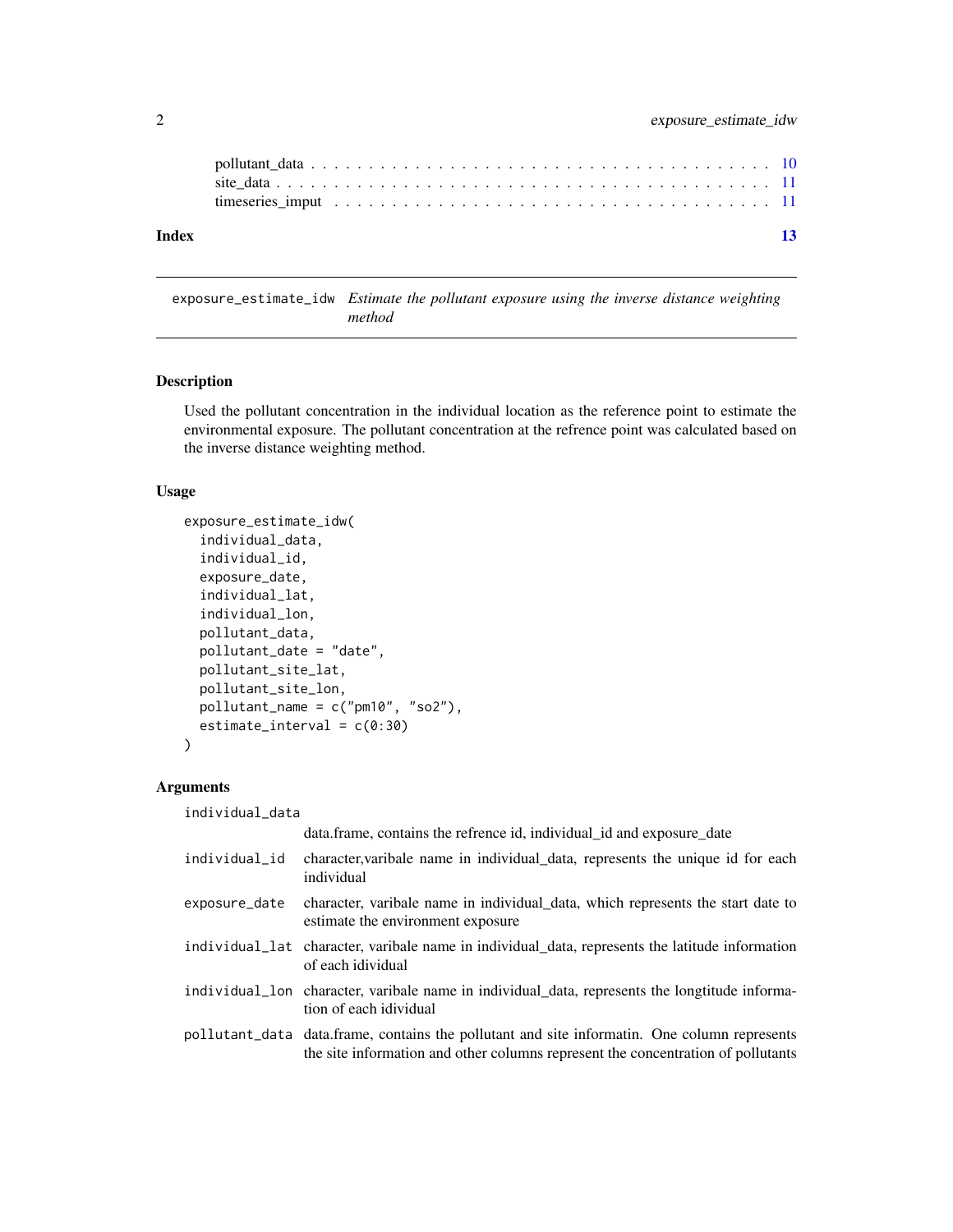|                    |                    | pollutant_date character, varibale name represents the date infromation for the air pollutant<br>dataset                                                                                                                                                                                                                                                                       |  |  |  |  |
|--------------------|--------------------|--------------------------------------------------------------------------------------------------------------------------------------------------------------------------------------------------------------------------------------------------------------------------------------------------------------------------------------------------------------------------------|--|--|--|--|
|                    | pollutant_site_lat |                                                                                                                                                                                                                                                                                                                                                                                |  |  |  |  |
|                    |                    | character, varibale name in pollutant_data, includes the latitude information of<br>each monitoring site                                                                                                                                                                                                                                                                       |  |  |  |  |
| pollutant_site_lon |                    |                                                                                                                                                                                                                                                                                                                                                                                |  |  |  |  |
|                    |                    | character, varibale name in pollutant_data, includes the longtitude information<br>of each monitoring site.                                                                                                                                                                                                                                                                    |  |  |  |  |
|                    |                    | pollutant_name vector, pollutant name in the pollutant_data, which represent the name of the<br>target pollutants to be estimated                                                                                                                                                                                                                                              |  |  |  |  |
|                    | estimate_interval  |                                                                                                                                                                                                                                                                                                                                                                                |  |  |  |  |
|                    |                    | continue numeric vector, the estimation period, for example: 0:30, for each in-<br>$1!$ , $11$ . The contract of the contract of the contract of the contract $\mathfrak{g}_n$ , $\mathfrak{g}_n$ , $\mathfrak{g}_n$ , $\mathfrak{g}_n$ , $\mathfrak{g}_n$ , $\mathfrak{g}_n$ , $\mathfrak{g}_n$ , $\mathfrak{g}_n$ , $\mathfrak{g}_n$ , $\mathfrak{g}_n$ , $\mathfrak{g}_n$ , |  |  |  |  |

dividual we estimate the environment exposure ranging from the exposure\_date to exposure\_date + 30 days

#### Value

A list. For each element in the list, there is a dataframe with the first column representing the individual id, the remaining columns represent the exposure estimation in different time points.

#### Author(s)

Bing Zhang, <https://github.com/Spatial-R/EnvExpInd>

```
library(EnvExpInd)
individual_data$date <- as.Date(individual_data$date)
pollutant_data$date <- as.Date(pollutant_data$date)
pollutant_data_full <- timeseries_imput(data= pollutant_data,date_var = "date",
site_var = "site.name",imput_col = 3:8)
pollutant_data_tem <- merge(pollutant_data_full,site_data,by.x = "site.name",by.y = "site")
exposure_estimate_idw(
   individual_data = individual_data,
   individual_id = "id",
   exposure_date ="date",
   individual_lat ="lat",
   individual_lon ="lon",
   pollutant_data = pollutant_data_tem,
   pollutant_date = "date",
   pollutant_site_lat = "lat",
   pollutant_site_lon = "lon",
   pollutant_name = c("PM10","PM2.5"),
   estimate_interval = c(0:10))
```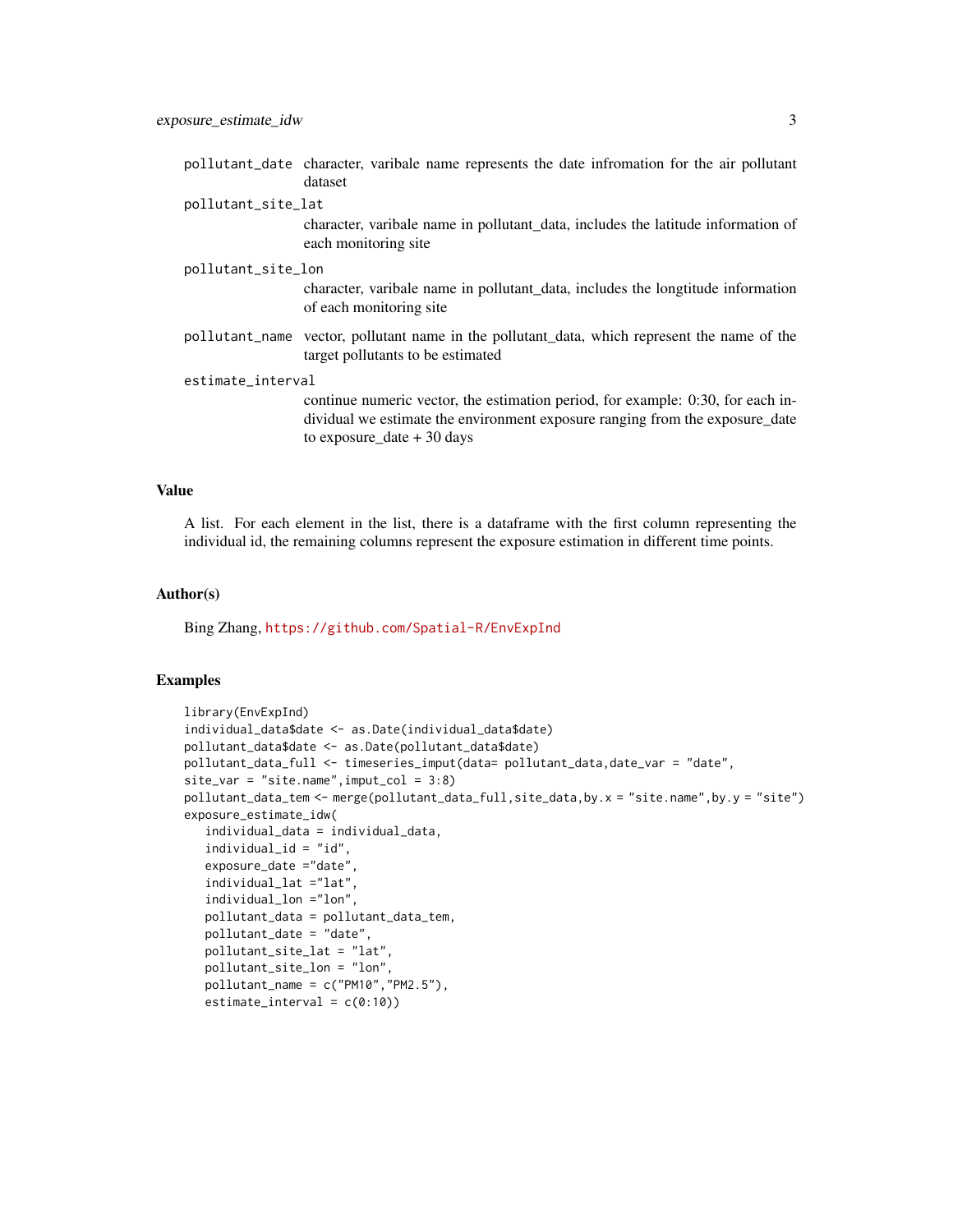```
exposure_estimate_krige
```
*Assess the environmental exposure using the kringe method*

#### Description

Based on the kringe method, the pollutant exposure in each individual location was estimated and then assess the total pollutant exposure through the estimate\_interval

#### Usage

```
exposure_estimate_krige(
  individual_data,
  individual_id,
  exposure_date,
  individual_lat,
  individual_lon,
  pollutant_data,
 pollutant_date = "date",
 pollutant_site_lat,
  pollutant_site_lon,
  pollutant_name = c("pm10", "so2"),estimate\_interval = c(0:30),
  krige_model,
  nmax = 7,
  krige_method = "med"
)
```
#### Arguments

individual\_data

|               | data.frame, contains the refrence id, individual id and exposure date                                                                                                            |
|---------------|----------------------------------------------------------------------------------------------------------------------------------------------------------------------------------|
| individual_id | character, varibale name in individual data, represents the unique id for each<br>individual                                                                                     |
| exposure_date | character, varibale name in individual data, which represents the start date to<br>estimate the environment exposure                                                             |
|               | individual_lat character, varibale name in individual_data, represents the latitude information<br>of each idividual                                                             |
|               | individual_lon character, varibale name in individual_data, represents the longtitude informa-<br>tion of each idividual                                                         |
|               | pollutant_data data.frame, contains the pollutant and site informatin. One column represents<br>the site information and other columns represent the concentration of pollutants |
|               | pollutant_date character, varibale name represents the date infromation for the air pollutant<br>dataset                                                                         |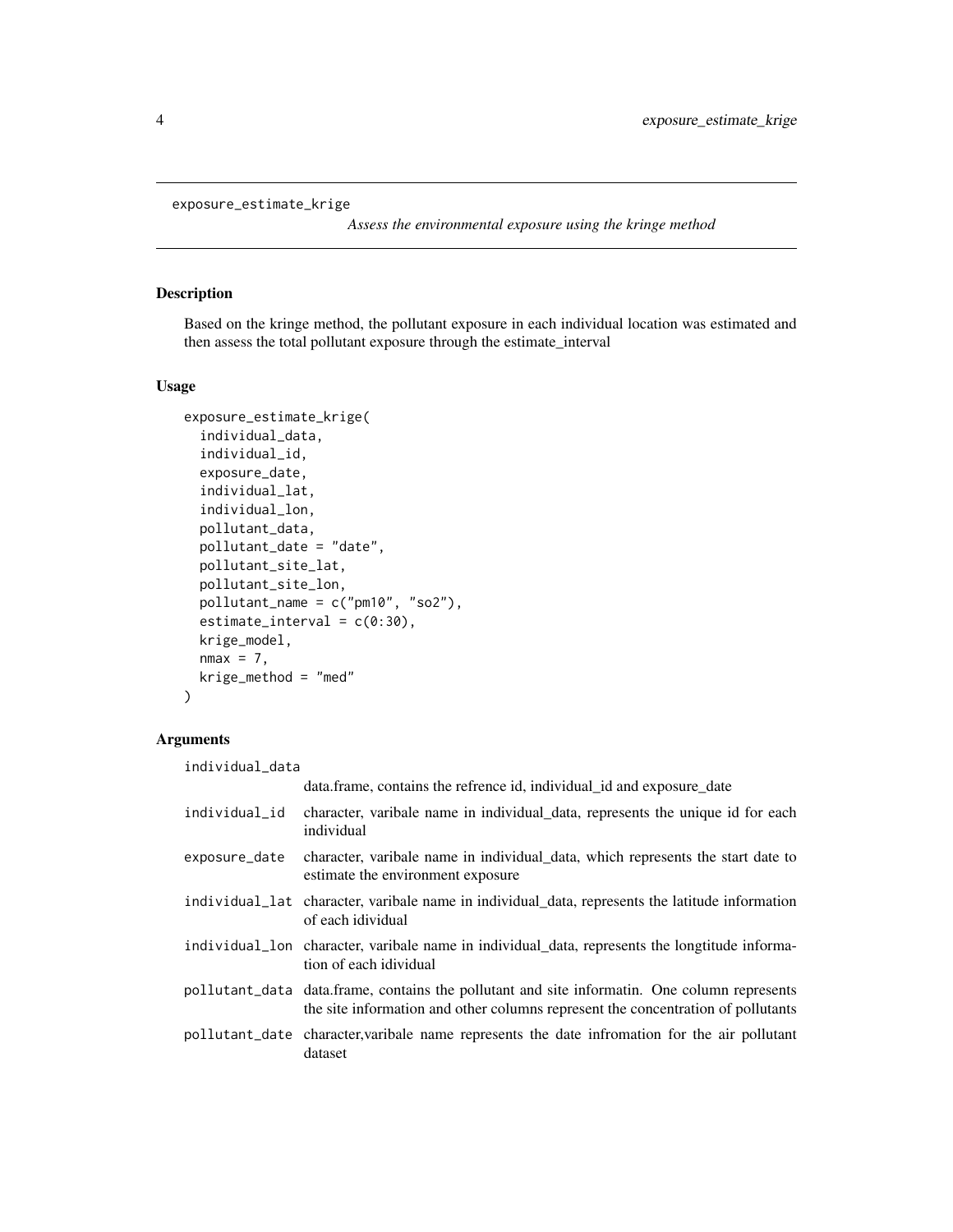| pollutant_site_lat |                                                                                                                                                                                                |
|--------------------|------------------------------------------------------------------------------------------------------------------------------------------------------------------------------------------------|
|                    | character, varibale name in pollutant_data, includes the latitude information of<br>each monitoring site                                                                                       |
| pollutant_site_lon |                                                                                                                                                                                                |
|                    | character, varibale name in pollutant_data, includes the longitude information<br>of each monitoring site                                                                                      |
|                    | pollutant_name vector, pollutant name in the pollutant_data need to be estimated                                                                                                               |
| estimate_interval  |                                                                                                                                                                                                |
|                    | continue numeric vector, the estimation period, for example: 0:30, for each in-<br>dividual we estimate the environment exposure ranging from the exposure_date<br>to exposure_date $+30$ days |
| krige_model        | ?krige                                                                                                                                                                                         |
| nmax               | ?krige                                                                                                                                                                                         |
| krige_method       | ?krige                                                                                                                                                                                         |

#### Value

A list. For each element in the list, there is a dataframe with the first column representing the individual id, the remaining columns represent the exposure estimation in different time points.

#### Author(s)

Bing Zhang, <https://github.com/Spatial-R/EnvExpInd>

```
## Not run:
library(EnvExpInd)
library(maptools)
library(gstat)
individual_data$date <- as.Date(individual_data$date)
pollutant_data$date <- as.Date(pollutant_data$date)
pollutant_data_full <- timeseries_imput(data= pollutant_data,date_var = "date",
site_var = "site.name",imput_col = 3:8)
pollutant_data_tem <- merge(pollutant_data_full,site_data,by.x = "site.name",by.y = "site")
test.pollutant <- pollutant_data_tem[pollutant_data_tem$date == "2014-09-20",]
coordinates(test.pollutant) = \neglat + lon
########## please define the variogram in a right way ####################
m <- fit.variogram(variogram(PM10~1, test.pollutant), vgm(1, "Sph", 200, 1))
exposure_estimate_krige(
       individual_data = individual_data,
       individual_id = "id",
       exposure_date ="date",
       individual_lat ="lat",
       individual_lon ="lon",
       pollutant_data = pollutant_data_tem,
       pollutant_date = "date",
       pollutant_site_lat = "lat",
       pollutant_site_lon = "lon",
       pollutant_name = c("PM10","PM2.5"),
```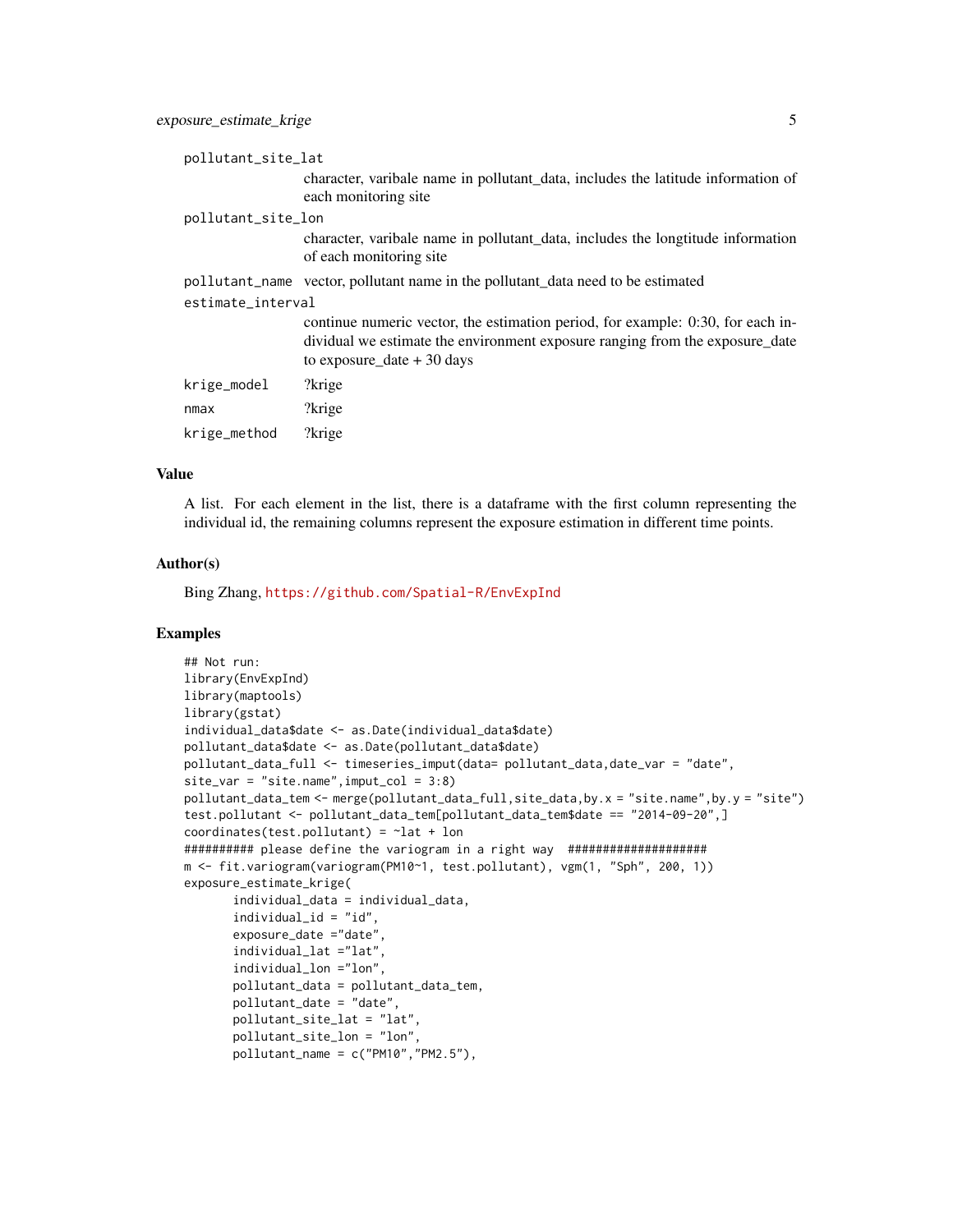```
krige_model = m,
nmax = 7,
krige_method = "med",
estimate_interval = c(0:10))
```
## End(Not run)

expoure\_estimate\_simple

*Assess the environmental exposure using the simplest method: nearest monitoring site method*

#### Description

Using the nearest surveillance site as the refrence site to estimate the pollutant exposure.

#### Usage

```
expoure_estimate_simple(
  individual_data,
  individual_id,
  refrence_id,
  exposure_date,
  pollutant_data,
  pollutant_site = "site",
 pollutant_date = "date",
 pollutant_name = c("pm10", "so2"),
  estimate_interval
)
```
#### Arguments

individual\_data

|               | data.frame, inludes the refrence id, individual_id and exposure_date                                                                                                             |
|---------------|----------------------------------------------------------------------------------------------------------------------------------------------------------------------------------|
| individual_id | character, variable name in the individual data, which represents the unique id<br>for each individual                                                                           |
| refrence_id   | character, varibale name in the individual data, which represents the nearest<br>surveillance site for each individual                                                           |
| exposure_date | character, varibale name in the individual data, which represents the start date<br>to estimate the environment exposure                                                         |
|               | pollutant_data data.frame, contains the pollutant and site informatin. One column represents<br>the site information and other columns represent the concentration of pollutants |
|               | pollutant_site character, varibale name in the pollutant_data, which represents the monitoring<br>site information                                                               |
|               | pollutant_date character, varibale name in the pollutant_data, which represents the surveillance<br>date for pollutant concentration                                             |

<span id="page-5-0"></span>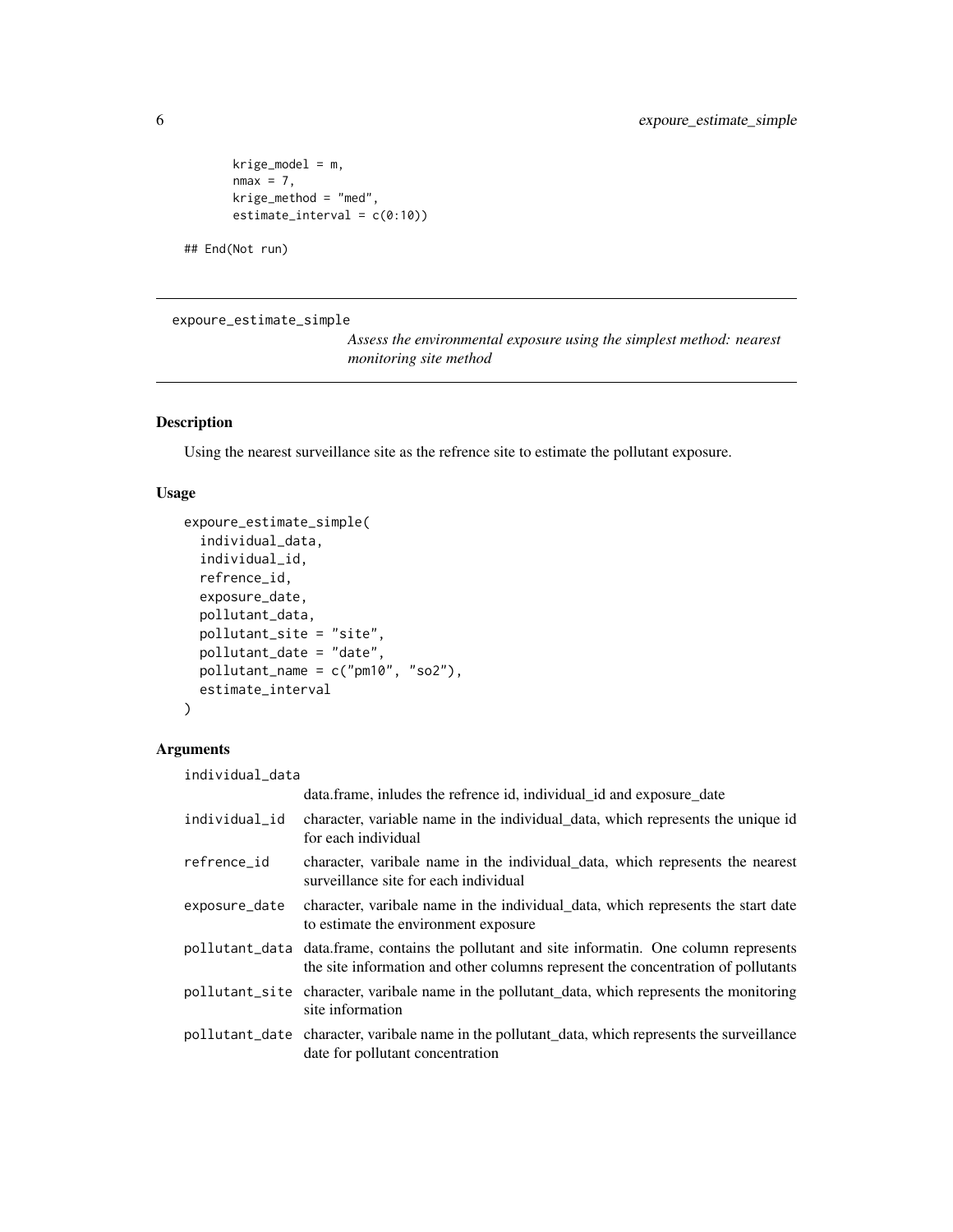- <span id="page-6-0"></span>pollutant\_name vector, varibale names in the pollutant\_data, which represent the name of the target pollutants to be estimated
- estimate\_interval

continue numeric vector, the estimation period, for example: 0:30, for each individual we estimate the environment exposure ranging from the exposure\_date to exposure\_date + 30 days

#### Value

A list. For each element in the list, there is a dataframe with the first column representing the individual id, the remaining columns represent the exposure estimation in different time points.

#### Author(s)

Bing Zhang, <https://github.com/Spatial-R/EnvExpInd>

#### Examples

```
library(EnvExpInd)
 individual_data$date <- as.Date(individual_data$date)
 pollutant_data$date <- as.Date(pollutant_data$date)
 pollutant_data_full <- timeseries_imput(data= pollutant_data,
     date\_var = "date",site\_var = "site.name", input\_col = 3:8)pollutant_data_tem <- merge(pollutant_data_full,site_data,by.x = "site.name",by.y = "site")
 individual_data$refrence_id <- get_refrence_id_simple(
   individual_data = individual_data,
   individual lat = "lat".
  individual_lon = "lon",
  individual_id = "id",
  site_data = site_data,
  site_lon = "lon",
  site\_lat = "lat",site_id = "site")expoure_estimate_simple(
  individual_data = individual_data,
   individual_id = "id",
  refrence_id = "refrence_id",
   exposure_date = "date",
  pollutant_data = pollutant_data_tem,
  pollutant_site = "site.name",
  pollutant_date = "date",
  pollutant_name = c("PM10","PM2.5"),
  estimate_interval = c(0:10))
```
get\_latlon\_china *transform the address information into the longitude and latitude*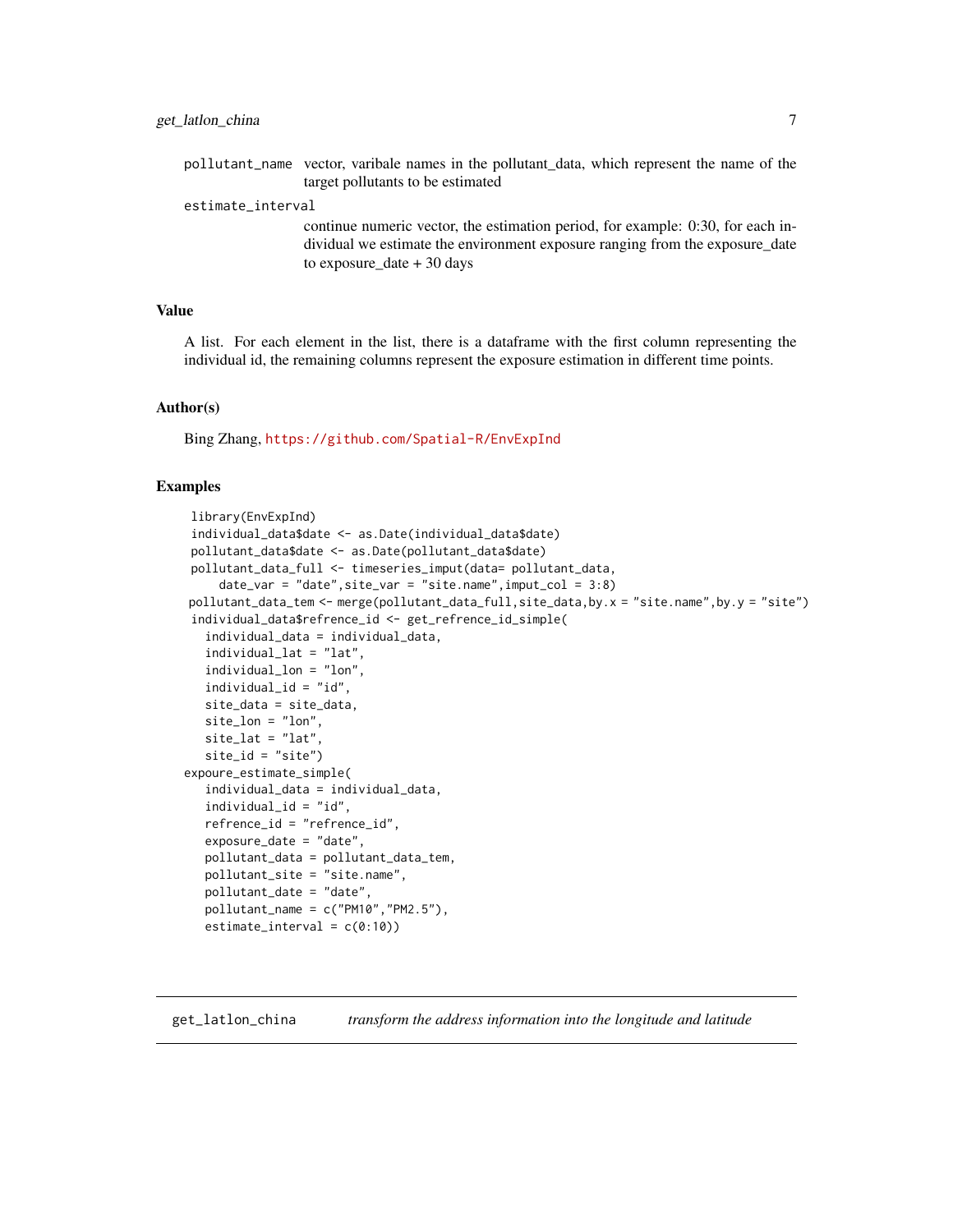#### <span id="page-7-0"></span>Description

Based on the Baidumap api, get\_latlon\_china function coverts the detailed address into the longitude and latitude

#### Usage

```
get_latlon_china(data, add_var = "address", api_key = "")
```
#### Arguments

| data    | data frame, contains the address information                                   |
|---------|--------------------------------------------------------------------------------|
| add var | character, variable name in the data, which represents the address information |
| api_kev | character, baidumap api key, seeing: http://lbsyun.baidu.com/index.php?        |
|         | title=webapi/guide/webservice-geocoding                                        |

#### Value

two clomuns (lon and lat) was added into the origin data.frame

#### Author(s)

Bing Zhang, <https://github.com/Spatial-R/EnvExpInd>

#### Examples

```
## Not run:
get_latlon_china(wuhan.sem,add_var = "add",api_key = "sksksksksksk")
```
## End(Not run)

get\_refrence\_id\_simple

*Match the nearing monitoring site for each individual*

#### Description

Match the nearing monitoring site for each individual

#### Usage

```
get_refrence_id_simple(
  individual_data,
  individual_lat,
  individual_lon,
  individual_id,
  site_data,
  site_lat,
```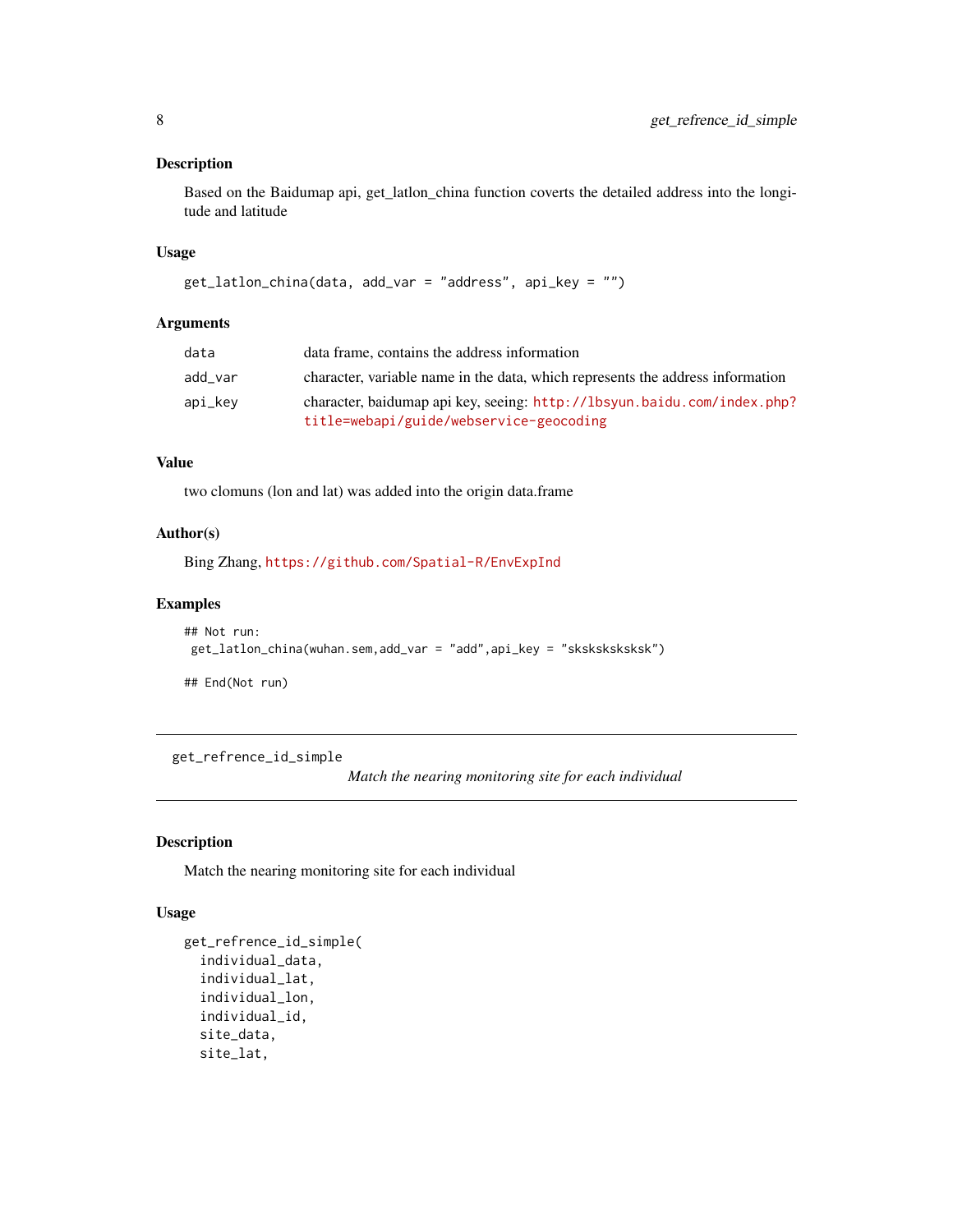```
site_lon,
  site_id
)
```
#### Arguments

```
individual_data
                  data.frame, including three variables (individual_lat, individual_lon and individ-
                  ual_id)
individual_lat character, varibale name in individual_data, includes the latitude information of
                  each idividual
individual_lon character, varibale name in individual_data, includes the longtitude information
                  of each idividual
individual_id character, varibale name in individual_data, includes the unique id for each in-
                  dividual
site_data data.frame, including three variables (site_lat, site_lon and site_id)
site_lat character varibale includes the latitude value of the site
site_lon character varibale includes the longtitude value of the site
site_id character varibale includes the id for each site
```
#### Value

A vector, including the refrence\_id for each individual

## Author(s)

Bing Zhang, <https://github.com/Spatial-R/EnvExpInd>

```
get_refrence_id_simple(
     individual_data = individual_data,
     individual_lat = "lat",
     individual_lon = "lon",
     individual_id = "id",
     site_data = site_data,
    site_lon = "lon",
    site_lat = "lat",
    site_id = "site")
```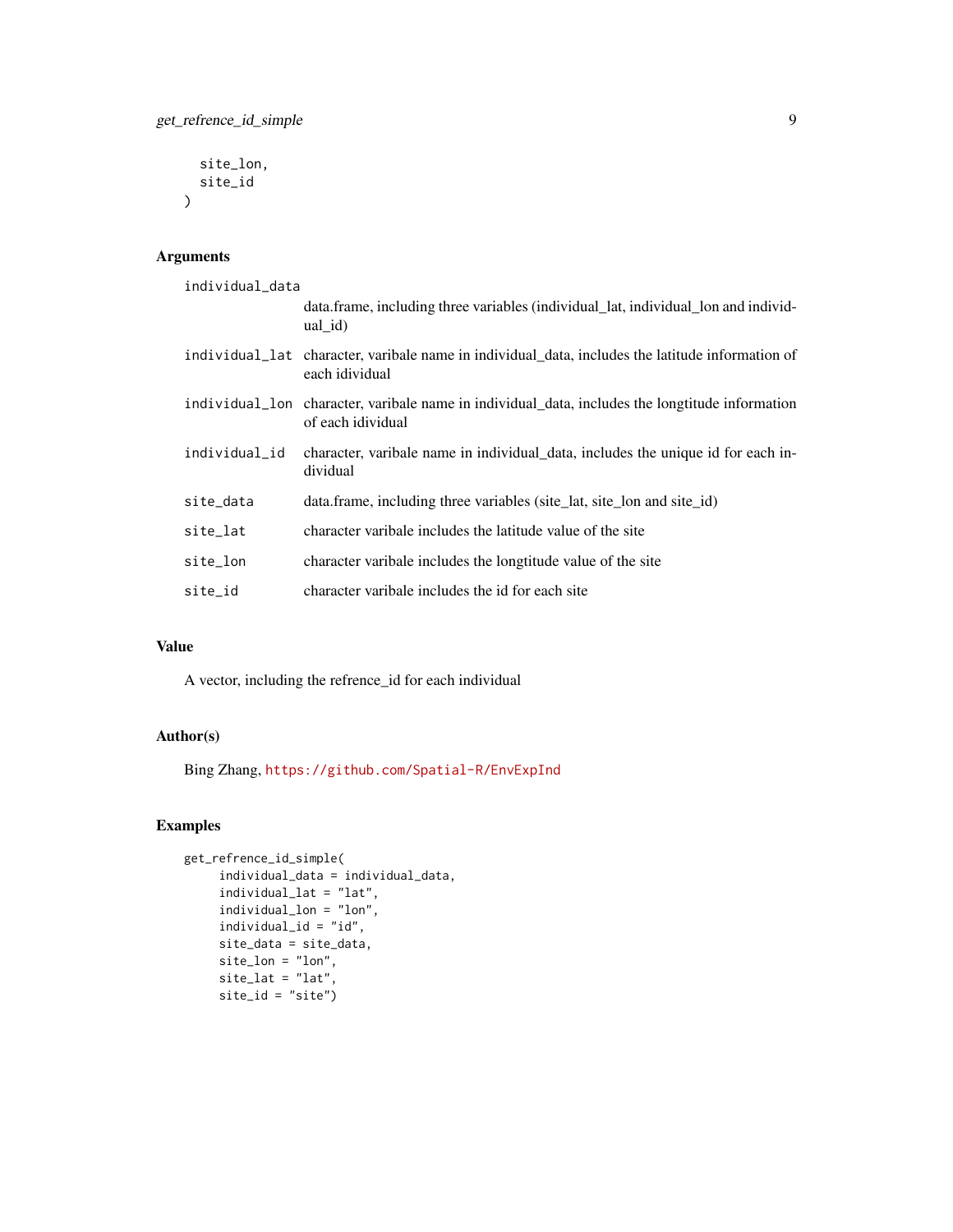<span id="page-9-0"></span>

#### Description

A dataset containing the detailed information for each individual

#### Usage

individual\_data

#### Format

A data frame with 21 rows and 3 variables:

id id number for each individual

date the monitoring time point

lat the latitude for each individual

lon the longtitude for each individual ...

pollutant\_data *The concentration of air pollutant at each time point.*

### Description

A dataset containing the concentration of air pollutant at each time point

#### Usage

pollutant\_data

#### Format

A data frame with 11090 rows and 8 variables:

date the monitoring time point

site.name the names of the monitoring site

SO2 the concentration of SO2

NO2 the concentration of NO2

PM10 the concentration of PM10

CO the concentration of CO

O3 the concentration of O3

PM2.5 the concentration of PM2.5 ...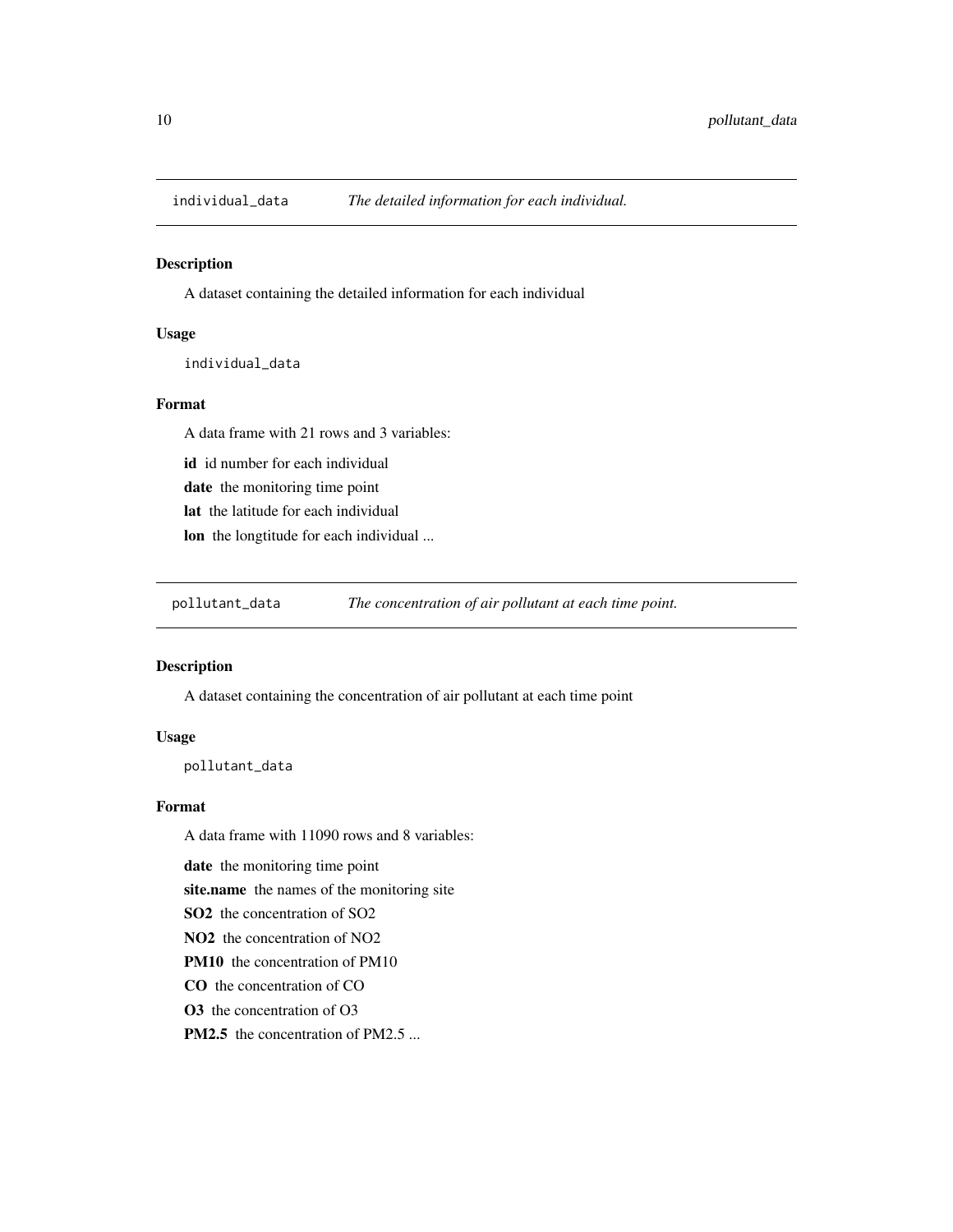<span id="page-10-0"></span>

#### Description

A dataset containing the information of the monitoring sites

#### Usage

site\_data

#### Format

A data frame with 10 rows and 2 variables:

site the name of monitoring sites

lat the latitude for each monitoring site

lon the longtitude for each monitoring site ...

timeseries\_imput *Impute the missing value for the timeseries using the linear interpolation*

#### Description

Complete the time series using the linear interpolation

#### Usage

timeseries\_imput(data, date\_var, site\_var, imput\_col)

#### Arguments

| data      | data.frame, contains the refrence id, individual id and exposure date     |
|-----------|---------------------------------------------------------------------------|
| date_var  | character, varibale name in data, represents the monitoring date.         |
| site var  | character, varibale name in data, represents the name of monitoring site. |
| imput_col | numeric, the column position of the target variables need to be imputed   |

#### Value

a data.frame

#### Author(s)

Bing Zhang, <https://github.com/Spatial-R/EnvExpInd>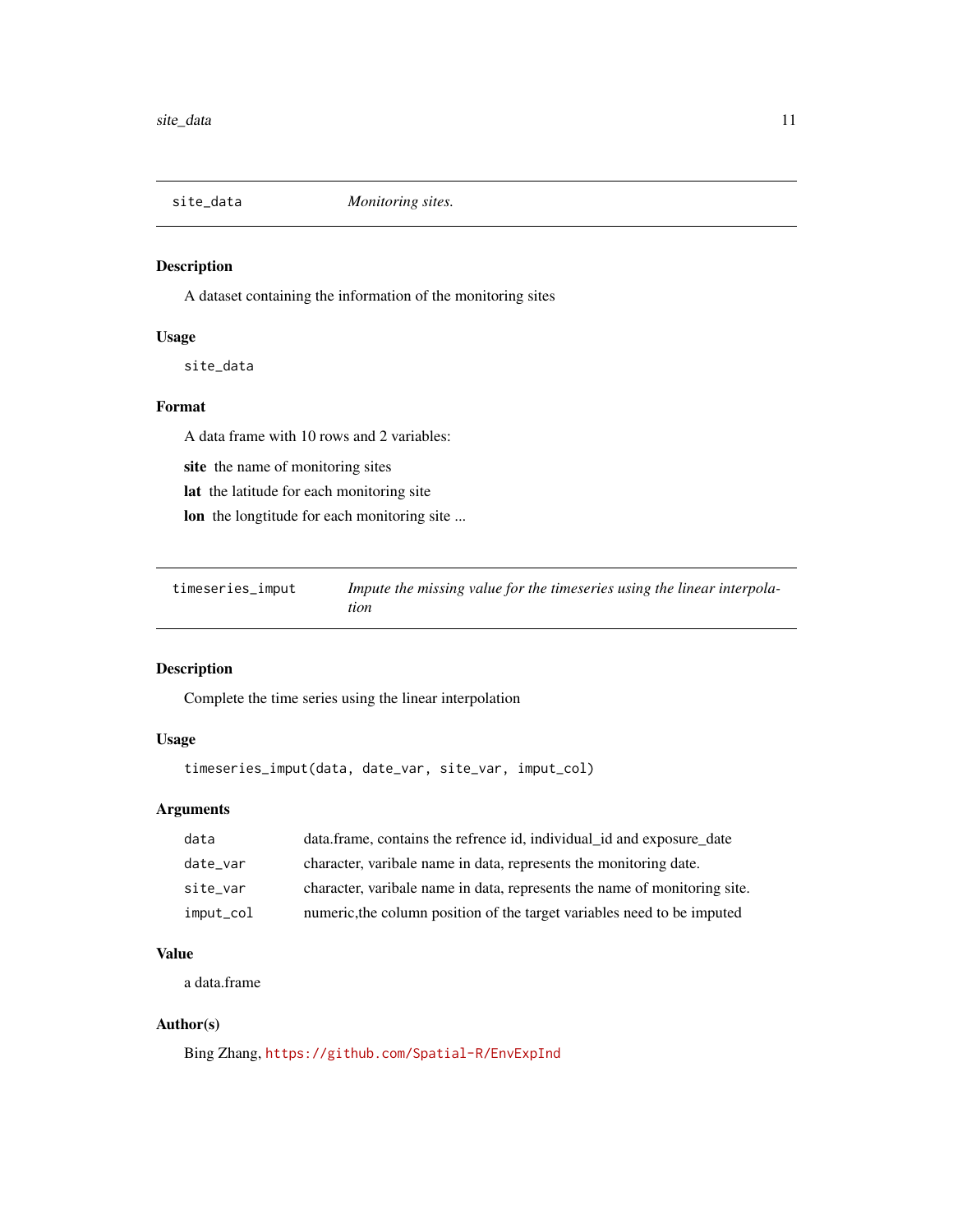```
library(EnvExpInd)
pollutant_data_com <- timeseries_imput(data= pollutant_data,date_var = "date",
                      site_var = "site.name",imput_col = 3:8)
```